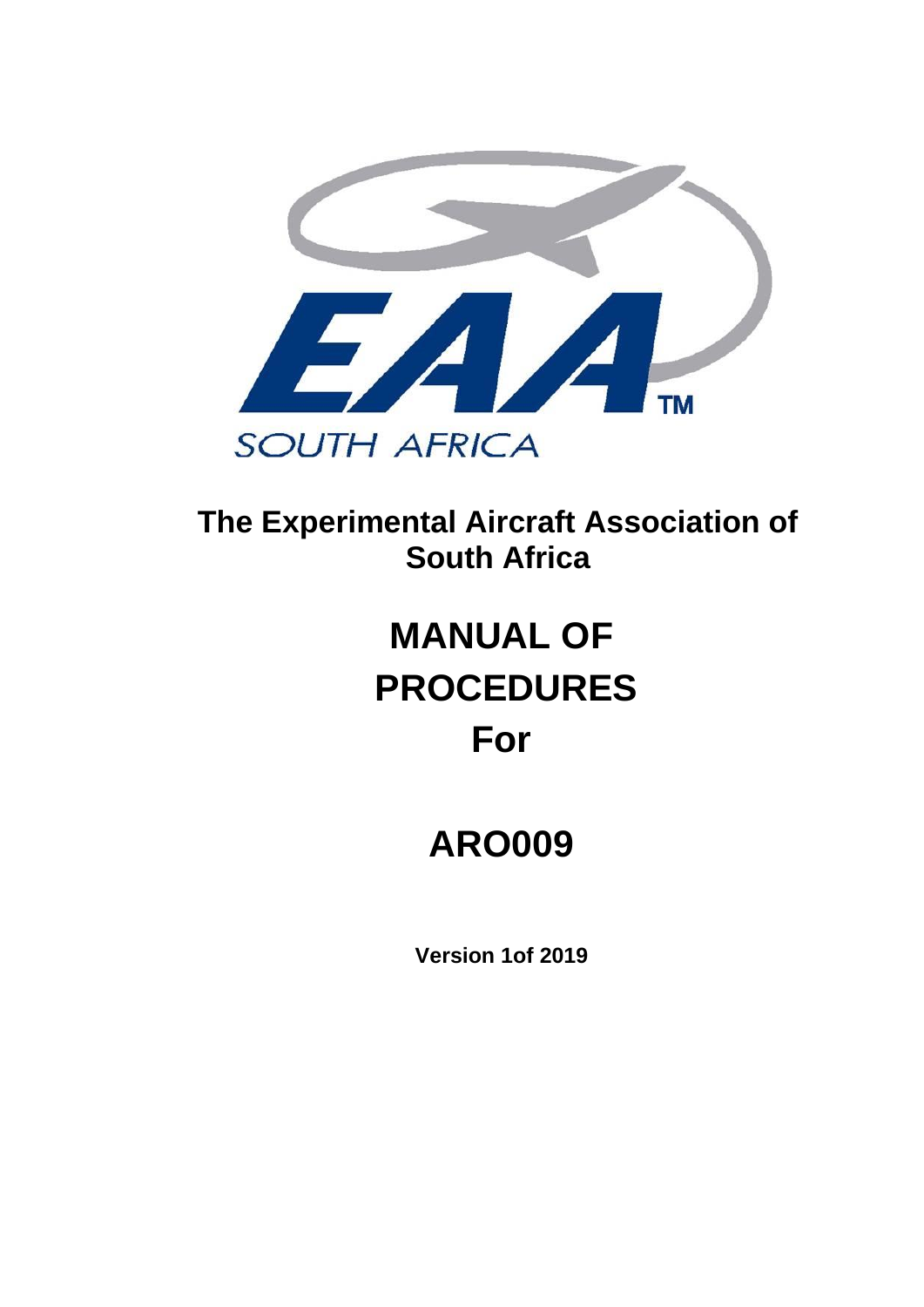# **TABLE OF CONTENTS**

| ITEM |                            |                                                        | <b>PAGE</b>    |
|------|----------------------------|--------------------------------------------------------|----------------|
| 1)   | <b>INTRODUCTION</b>        |                                                        | 3              |
| 2)   | <b>CERTIFIED STATEMENT</b> |                                                        |                |
|      | 3) EAA MISSION STATEMENT   |                                                        |                |
| 4)   | <b>OVERVIEW</b>            |                                                        | 6              |
|      | 4.1 The Organisation       |                                                        | 6              |
|      | 4.2 Resources              |                                                        | $\overline{7}$ |
|      |                            | 4.3 EAA National Committee                             |                |
|      | 4.3.1                      | Elected Personnel EAA National Committee               |                |
|      | 4.3.2                      | Requirements, duties and responsibilities of personnel |                |
|      | 4.4 Chapters               |                                                        | 14             |
|      | 4.5 Membership             |                                                        | 14             |
|      | 4.5.1                      | <b>Membership Requirements</b>                         |                |
|      | 4.5.2                      | <b>Membership Types</b>                                |                |
|      | 4.5.3                      | Membership Fee's                                       |                |
|      | 4.5.4                      | <b>Membership Benefits</b>                             |                |
|      | 4.6 Activities             |                                                        | 16             |
|      | 4.6.1                      | <b>Approved Persons Scheme</b>                         |                |
|      | 4.6.2                      | <b>Social Activities</b>                               |                |
|      | 4.6.3                      | <b>Safety Social Activities</b>                        |                |
|      | 4.6.4                      | <b>EAA Regulatory Activities</b>                       |                |
|      | 4.6.5                      | <b>Aircraft Judging Competitions</b>                   |                |
|      |                            |                                                        |                |
|      |                            |                                                        |                |

#### ANNEXURE'S

ANNEXURE A: RULES & REGULATIONS ANNEXURE B: CODE OF CONDUCT ANNEXURE C : EAA AIRCRAFT JUDGING MANUAL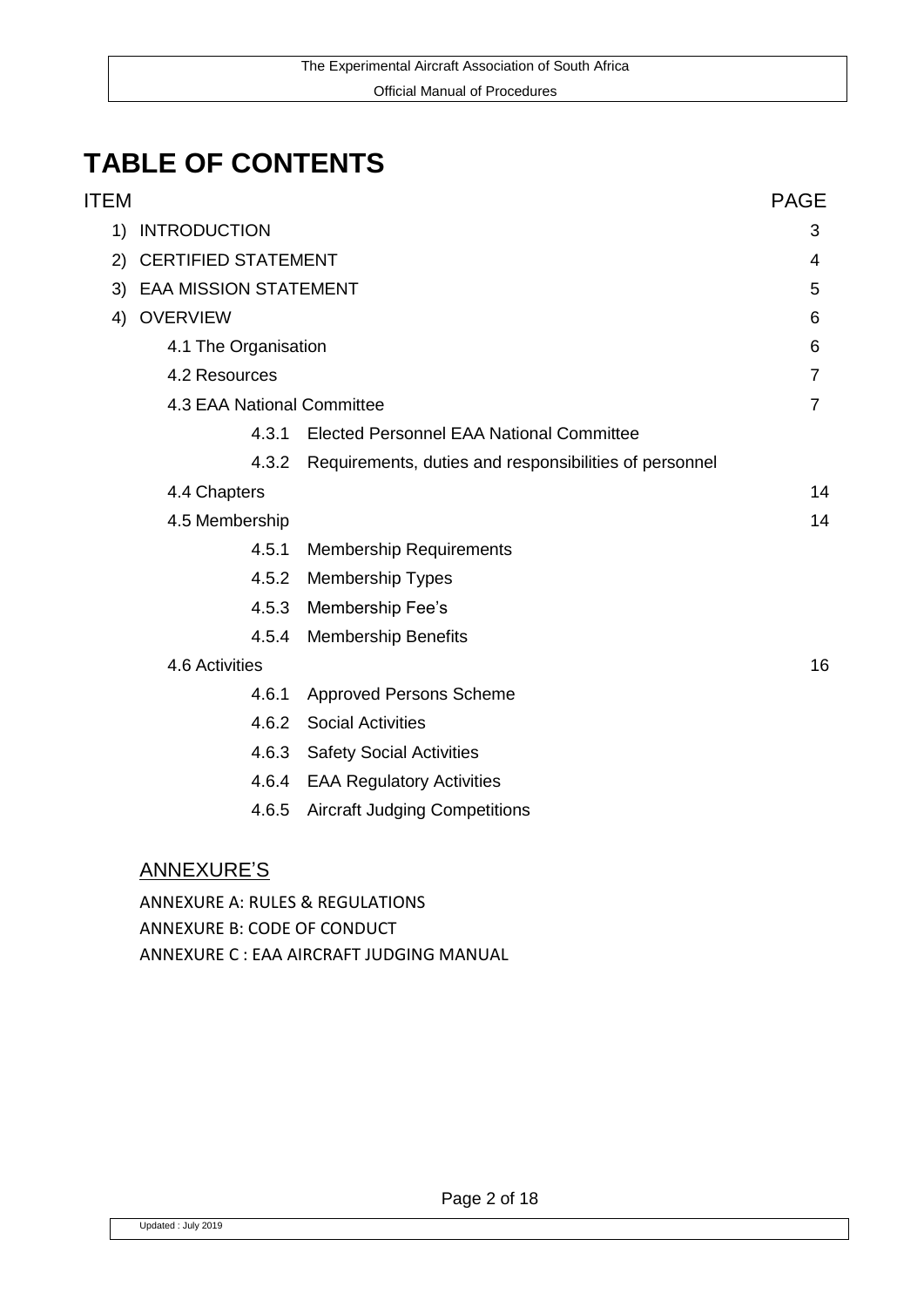## **1) INTRODUCTION**

*149.02.2 MANUAL OF PROCEDURE* 

*Information to be contained in manual of procedure. The information referred to in CAR 149.02.2(b), which must be contained in the manual of procedure of the applicant*

This EAA of SA Manual of Procedures has been compiled in accordance with the South African Civil Aviation Regulations and Technical Standards Part 149 and sets out the particular aspects relating to the control and regulation of flying aircraft in South Africa

The EAA of South Africa (EAASA), is an association of which the members are involved in the construction, restoration, maintenance and operation of Type Certified Aircraft and Non Type Certificated Aircraft used in South Africa in the categories listed below:

(a) Amateur-built aircraft

(b) Production-built aircraft

- (c) Veteran aircraft
- (d) Ex-military aircraft

(e) Any other aircraft not qualifying, or no longer qualifying for the issue of a certificate of airworthiness in terms of Part 21.

This MOP should be read in conjunction with and considered supplementary to the following previously constituted documents:

- 1. The Civil Aviation Regulations (CARS)
- 2. The Civil Aviation Technical Standards (CATS) of the Civil Aviation Authority (SACAA).
- 3. The Constitution of the Aero Club of South Africa (AeCSA)
- 4. The Constitution of the Experimental Aircraft Association of South Africa (EAA of SA) in line with the EAA USA Chapter guidelines.

EAA members will be bound by the provisions of this manual.

The term "EAA", whenever used herein shall mean The Experimental Aircraft Association of South Africa. The term "EAA exco" shall mean the duly elected members who form the executive committee of EAA South Africa National.

Amendments to this Manual may only be approved by the EAA Executive Committee, and details of changes shall be notified, as soon as may be practicable, to the Recreation Aviation Administration of South Africa

| Physical address: | <b>EAA of SA Auditorium</b><br><b>Hurricane Road</b><br><b>Rand Airport Germiston</b><br>1419 |
|-------------------|-----------------------------------------------------------------------------------------------|
| Postal address:   | P.O. Box 12 Northriding 2162                                                                  |
| Telephone:        | 083 447 9895                                                                                  |
| Website:          | www.eaa.org.za                                                                                |
| E-mail address:   | rsvp@eaa.org.za                                                                               |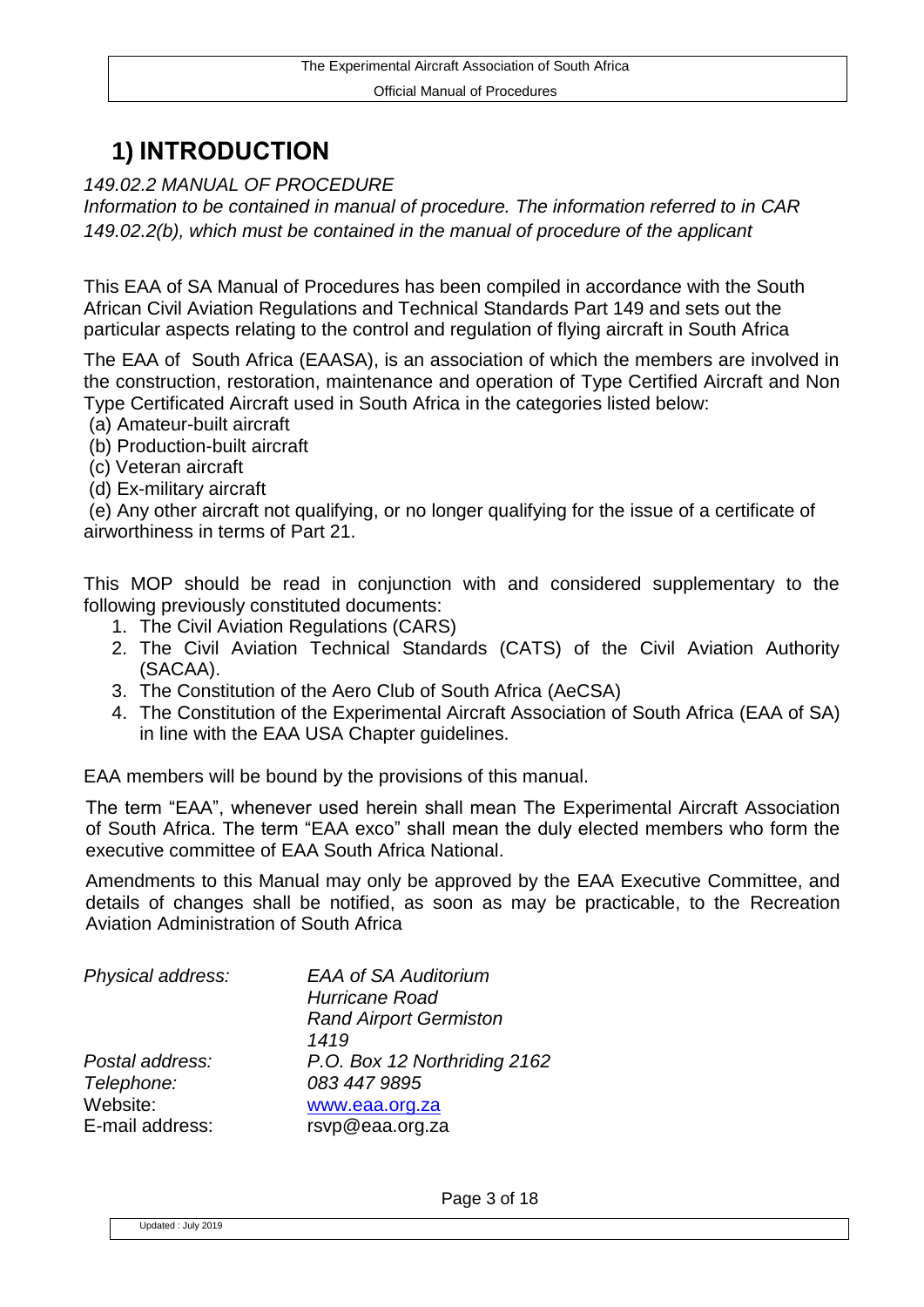Official Manual of Procedures

### **2) CERTIFIED STATEMENT**

This is to certify that I, **Sean Michael Cronin**, (President) of the **Experimental Aircraft Association of South Africa**, understand the contents of this manual of procedures is compiled in accordance with document SA-CATS Part 149 and all relevant amendments (South African Civil Aviation Regulations), which is what EAA of South Africa confirm to.

This **Experimental Aircraft Association of South Africa** manual of procedures contains a true and accurate reflection of our policies and procedures.

Signed at Randburg on this 27 day of September 2019

SIGNED: .

NATIONAL PRESIDENT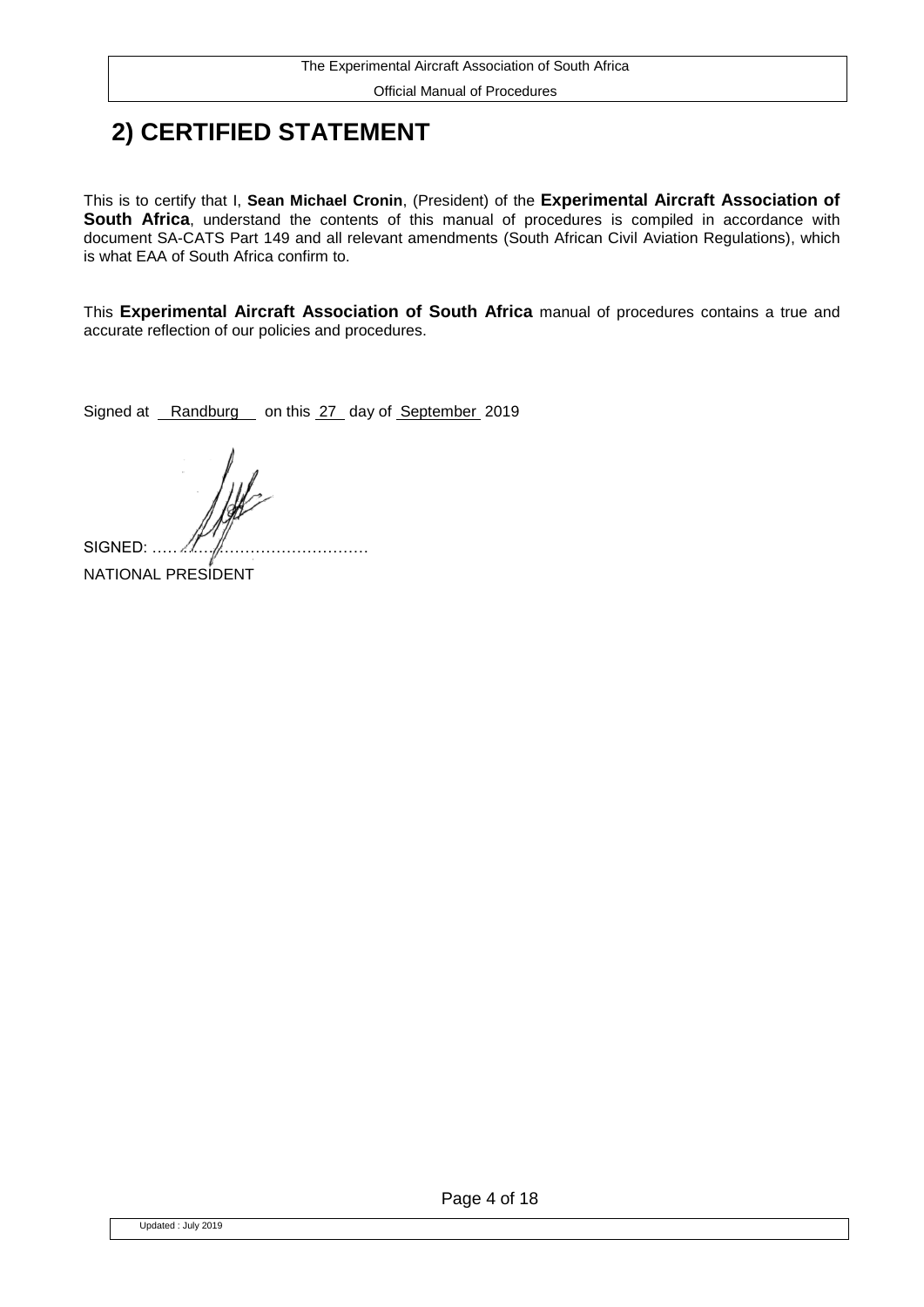## **3) EAA MISSION STATEMENT**

The Experimental Aircraft Association (EAA) and the Chapters are comprised of members with an interest in building, flying, or restoring their own aircraft or have an interest in experimental, vintage and veteran aircraft and sport or recreational flying. EAA gives members an opportunity to share ideas and experiences, get help with a difficult project, or even chat with another member who has common interests. The EAA has strong family values.

The EAA is not a governing body as all build applications, documents and numbers are regulated by the SACAA. EAA members are involved in the construction, restoration, maintenance and operation of Non Type Certificated Aircraft used in South Africa through the Approved Persons(AP) scheme. EAA was involved with the AP scheme from inception and is actively involved through working committee's and professional guidance.

The purpose of the EAA is to promote own design, building, maintenance, restoration and flying of vintage and non-type certified aircraft for all South Africans through the provision of information assistance, camaraderie and educational programs aimed at development and participation in all levels of Sport and Recreational aviation within the relevant legislation.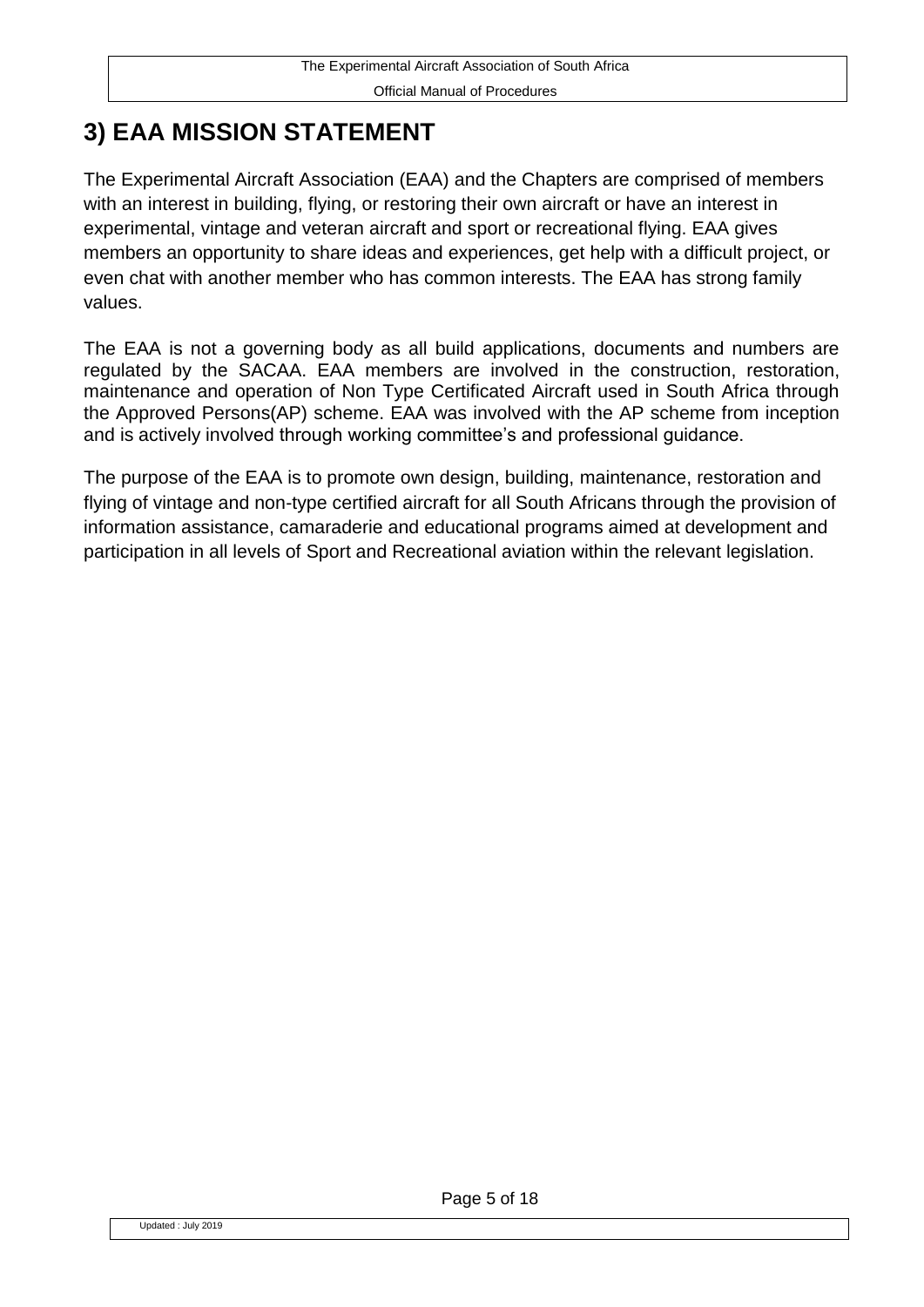# **4) OVERVIEW OF THE EAA**

#### **4.1THE ORGANISATION**

EAA is an Organisation comprised of an association of aviation enthusiasts brought together by this common interest and joint purpose of furthering the amateur and homebuild aircraft industry, while promoting the general aviation industry wherever possible through non-type and type build aircraft.

This organization assist in the management of the interests of Experimental Aircraft on a National level, and represent the local chapters on the board of the Aero Club of South Africa, being appraised of all regulatory and advocacy issues in order to continue promote and manage experimental and amateur built aircraft.

The Experimental Aircraft Association (EAA) and the Chapters are comprised of members with an interest in building, flying, or restoring their own aircraft or have an interest in experimental, vintage and veteran aircraft and sport or recreational flying. EAA gives members an opportunity to share ideas and experiences, get help with a difficult project, or even chat with another member who has common interests. The EAA has strong family values.

The EAA is not a governing body as all build applications, documents and numbers are regulated by the SACAA.

As the EAA falls within the rules and regulation of the CAA, experienced members offer support and a network of resources for members. No home base is required as members meet monthly and correspond continuously through various medium.

Monthly meetings are held for members to attend to share information and network and the EAA hosts two annual events for members to gather nationally. Chapters within the organization host regional events on an ad hoc basis. Annual EAA events may include:

EAA ANNUAL CONVENTION - A national gathering of members and aviation enthusiasts at a pre-selected airfield, where a weekend can be enjoyed networking, share best practice, get updated on industry related regulations, attend workshops and socialise. As the EAA encourages the design and building of amateur and homebuild aircraft, members are encouraged to compete in the Aircraft Build Competition, where aircraft are judged for craftsmanship and prizes are awarded accordingly. All SACAA build regulations and guidelines are conformed to and judges check that all SACAA documentation is in order for these aircraft. This annual event gives members the opportunity to "show off" their achievements and be awarded for outstanding craftsmanship and for keeping the spirit of aviation alive through the individual manufacture/building of aircraft.

Page 6 of 18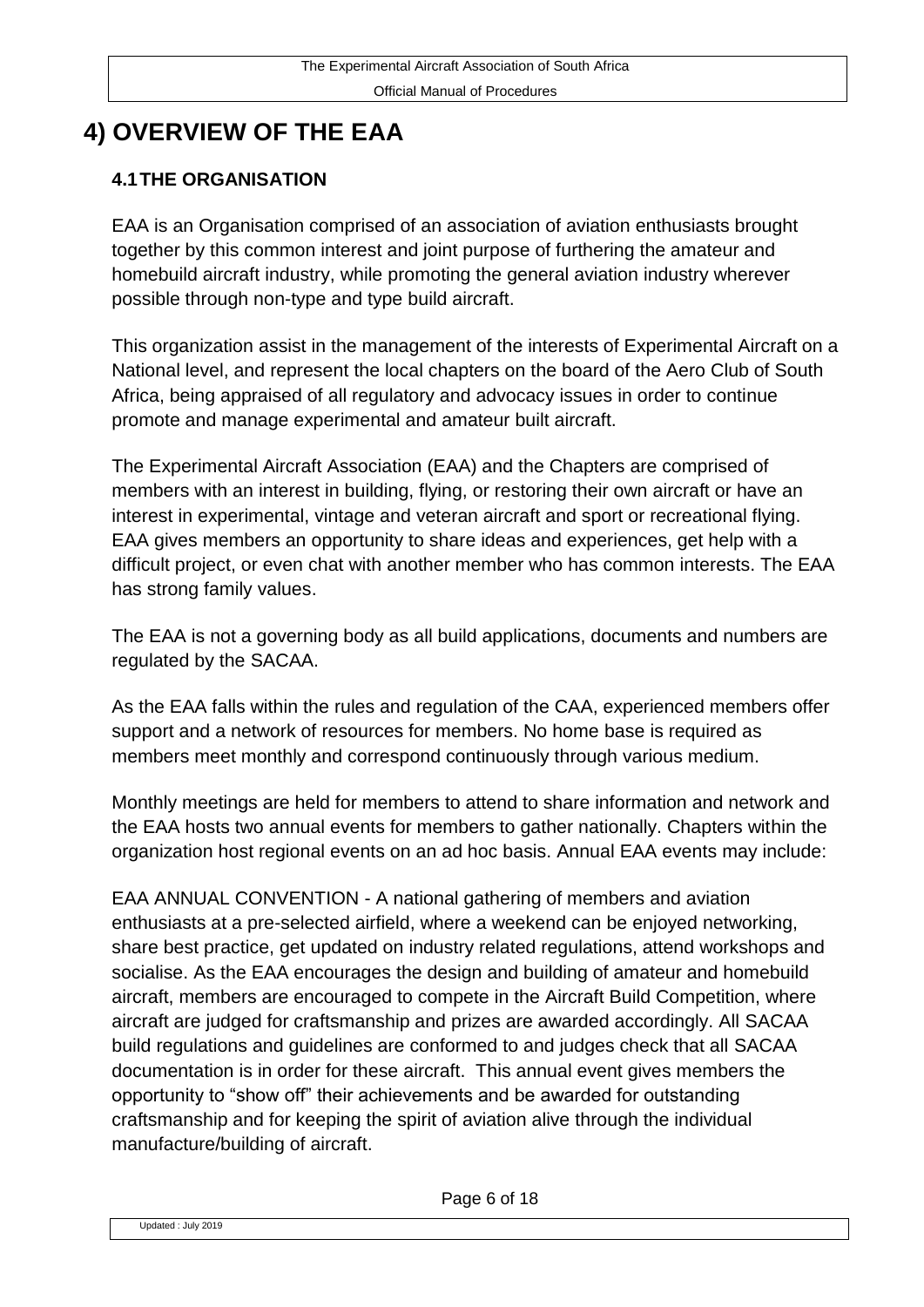EAA SUN n FUN – This event is a weekend national gathering where members can camp at the airfield or reside locally and members have an opportunity to network, socialize, display their unique aircraft and share best practice.

EAA AGM – While this often takes place at the EAA Annual Convention, it may take place as an individual event, separate to the Convention.

#### **4.2 RESOURCES**

- 1) Communications, including monthly Newsletter, website and other communication channels : Refer to **Section 5** of the attached EAA OF SOUTH AFRICA RULES & **REGULATIONS**
- 2) EAA Auditorium, Rand Airport is a facility utilised for Talks and Presentations, where members are invited to join
- 3) Monthly Meetings are held at Dickie Fritz MOTH Hall, Edenvale where members are updated on safety matters & relevant aviation issues.
- 4) Members volunteer their services for various tasks, as and when assistance is required. The aviation network including well experiences pilots, builders and restorers are available to guide members should they require assistance.
- 5) Where members feel that they may require support after an incident or accident, the services of Mayday are available for members to utilise. EAA is a supporter of this service and has also made contributions to this organisation as they are required as a valued service.
- 6) CAA Safety Campaign : EAA has made substantial financial contributions towards the CAA Safety Campaign and encouraged members to assist and participate as far as possible to maintain high levels of Safety.
- 7) AP Scheme Leaders offering professional guidance construction and maintenance of Non Type Certified Aircraft.

#### **4.3 EAA NATIONAL COMMITTEE**

Members of the Executive Committee of the EAA are elected annually, when members vote at the AGM.

#### **4.3.1 ELECTED PERSONNEL EAA NATIONAL COMMITTEE**

These Executive posts include :

Executive Committee

National President

National Vice-President

National Treasurer / Membership

National Secretary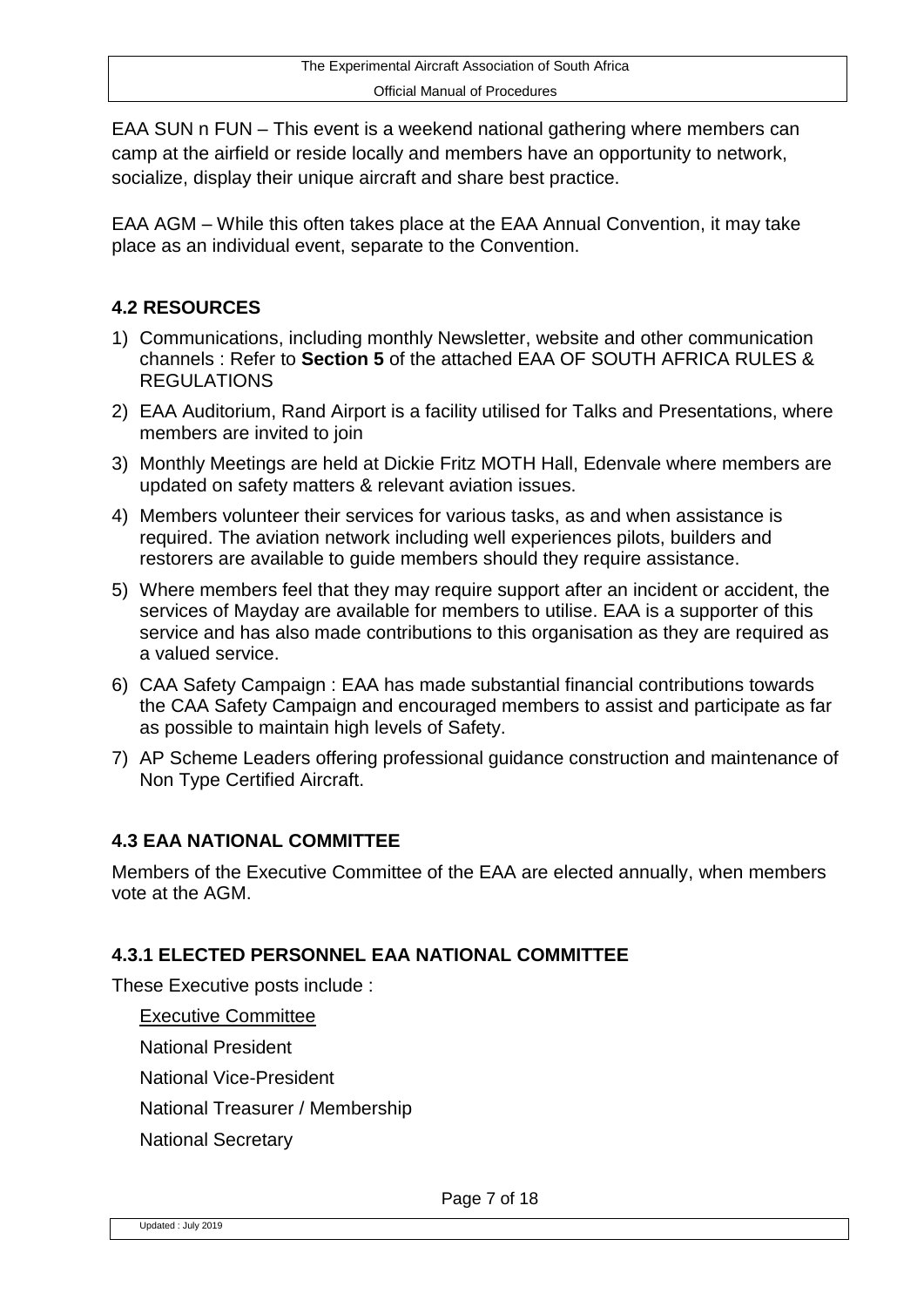The Experimental Aircraft Association of South Africa

Official Manual of Procedures

Additional Committee members are appointed by the Executive Committee as follows:

Non-Executive Committee Members

National Safety Officer

National Technical Officer / AP Representative

National PRO & Media Officer

Young Eagles Co-ordinator

Auditorium Convenor

Newsletter Co-ordinator / Editor

| 2019/20 EAA of SA National Committee                                                                                        |                                                                                                                  |                                                                  |
|-----------------------------------------------------------------------------------------------------------------------------|------------------------------------------------------------------------------------------------------------------|------------------------------------------------------------------|
| <b>EAA TITLE</b>                                                                                                            | <b>NAME</b>                                                                                                      | <b>RESPONSIBILITY</b>                                            |
| <b>NATIONAL PRESIDENT</b>                                                                                                   | Sean Cronin                                                                                                      | Accountable Manager                                              |
| NATIONAL VICE-PRESIDENT                                                                                                     | <b>Paul Lastrucci</b>                                                                                            |                                                                  |
| <b>NATIONAL TREASURER</b>                                                                                                   | <b>Mark Clulow</b>                                                                                               |                                                                  |
| NATIONAL SECRETARY                                                                                                          | <b>Keaton Perkins</b>                                                                                            |                                                                  |
| NATIONAL SAFETY OFFICER<br><b>NATIONAL A/P</b><br><b>REPRESENTATIVES</b><br>NATIONAL MEDIA/PRO<br>YOUNG EAGLES CO-ORDINATOR | Nigel Musgrave<br>Peter Lastrucci/ Andy<br>Lawrence<br>Karl Jensen / Trixie Heron<br>Greg Clegg & Keaton Perkins | <b>Quality Assurance</b><br>Manager<br><b>Compliance Manager</b> |
| <b>AUDITORIUM CONVENOR</b><br>NEWSLETTER CO-ORDINATOR /                                                                     | Jeremy Woods                                                                                                     |                                                                  |
| <b>EDITOR</b>                                                                                                               | Eugene Couzyn                                                                                                    |                                                                  |



Page 8 of 18

Updated : July 2019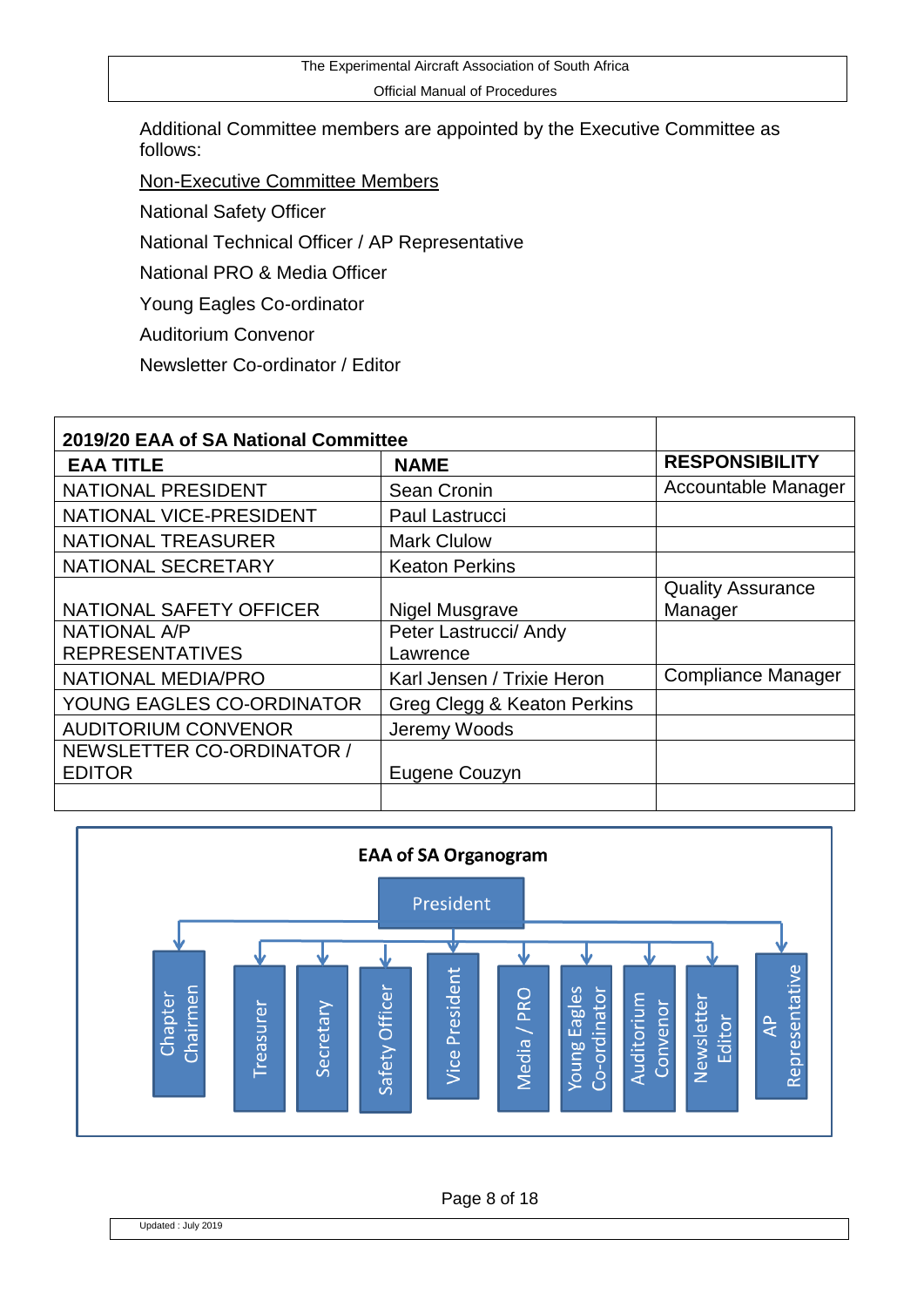#### **4.3.2 REQUIREMENTS, DUTIES AND RESPONSIBILITIES OR PERSONNEL**

The President many also fill the roles of Quality Manager and Compliance Manager, depending on his/her capacity and available resources within the organisation. The duties of Quality Manager and Compliance Manager may be appointed by the President, at his discretion and the available resources within the organisation.

Although the EAA of South Africa cannot take responsibility for its members individually, where a transgression to EAA standards is noted, the organisation shall take this up with a member confidentially. The following persons shall be responsible for this process:

- a) Responsibilities and Duties of the accountable manager refer to duties and responsibilities of the President
- b) Responsibilities and Duties of the quality manager refer to Section 7 of Rules and Regulations.
- c) The Compliance Manager will, as far as possible, ensure that the Quality system is adhered to by members and where the guidelines are not adhered to, the member will be confidentially counselled with regards to the transgression.

#### *National President*

#### *Requirements*

The National President shall be the Chief Executive Officer and Chairperson of the EAA National executive committee.

The President shall be the Accountable Manager subject to the advice, direction, and control of the Chapter Board of Directors, general charge of the EAA of SA business.

The President shall jointly execute with the National Secretary all contracts and instruments which have first been approved by the EAA of SA executive committee.

The President may call any Special Meeting of the Members of the EAA of South Africa National Committee and/or general Chapter Membership. In case of the absence or disability of the National Treasurer, the National President may execute checks for expenditures authorized by the EAA of South Africa National Committee. In such circumstances, either the National Vice President or National Secretary shall be called upon to co- execute such checks.

*Duties and Responsibilities*

Page 9 of 18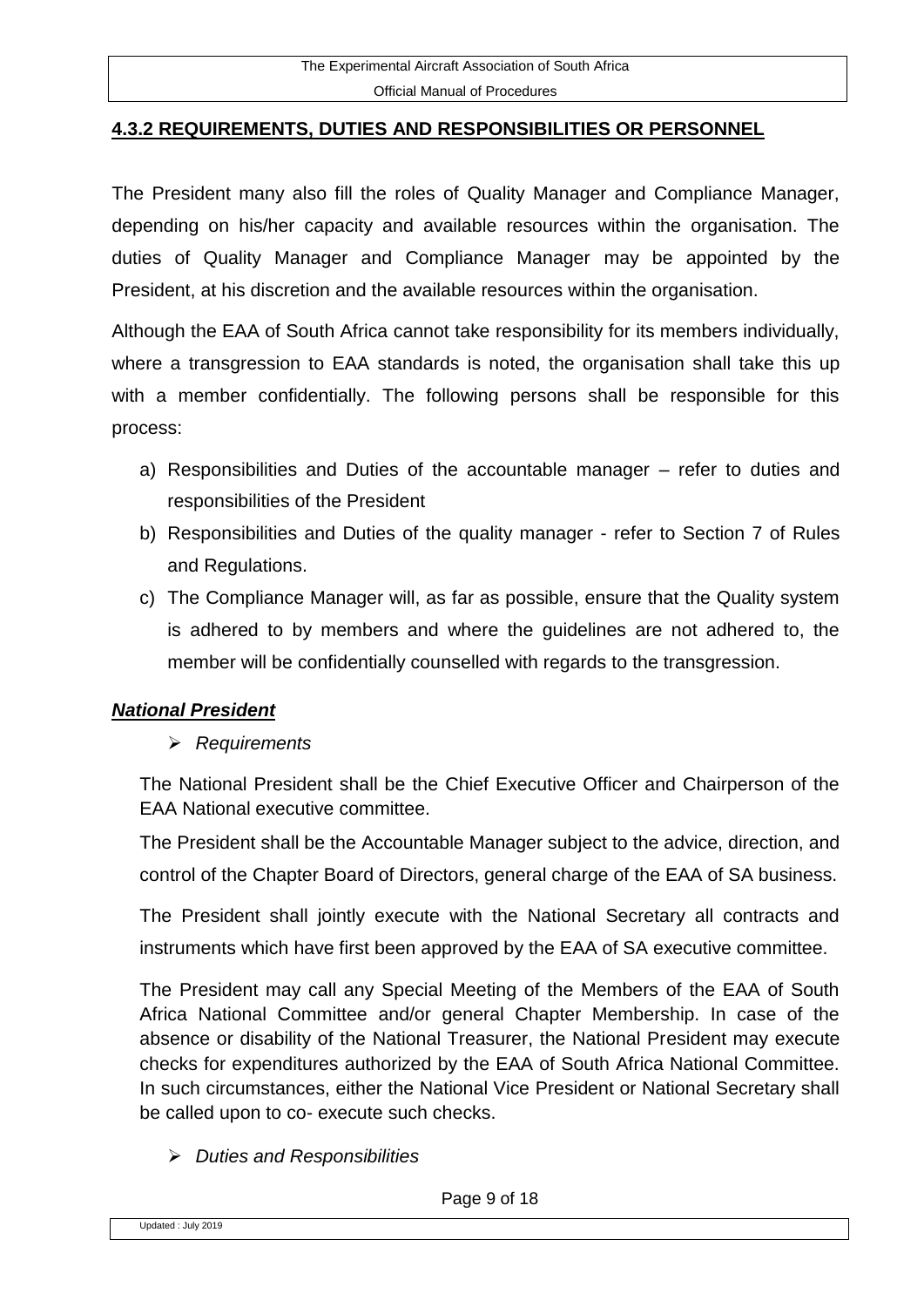- In all activities, seek to promote the goals of the EAA and have the interests of the Experimental and Amateur built Sport Flying in general at heart.
- Has unrestricted access to work performed by the Executive Committee as well as Chapter Chairman of the designated Chapters.
- To maintain and is in charge of communication between the EAA, SACAA and AeCSA. Deals with all complaints addressed to **EAA** either in person, or ensures that the correct person has dealt with the complaint satisfactorily.
- Travel to all necessary events, meetings and locations in South Africa, in line with the aims and goals and to the benefit of the organization and all its members or arrange for an EAA representative to attend in his or her capacity.
- Oversees the organising committee that plans and controls and executes the EAA National Convention
- Monitors any suspensions or disciplinary procedures.

#### *National Vice President*

*Requirements*

The National Vice President shall be vested with all the powers and authority of the National President and shall perform the duties of the National President in the case of the National Chapter President's absence, disability, or inability, for any reason. The Chapter Vice President shall also perform such duties connected with the operations of the EAA of SA at the suggestion or direction of the National President

- *Duties and Responsibilities:*
- Must have a general knowledge of Experimental and Amateur built aircraft.
- Must be an International member of EAA USA
- Must have a current and valid South African Pilots Licence
- Must have good people's skills
- Must have good managerial skills
- Must be well read in aviation related topics and have access to the internet and e mail.
- Stays up to date on all developments which fall under the scope of the ARO.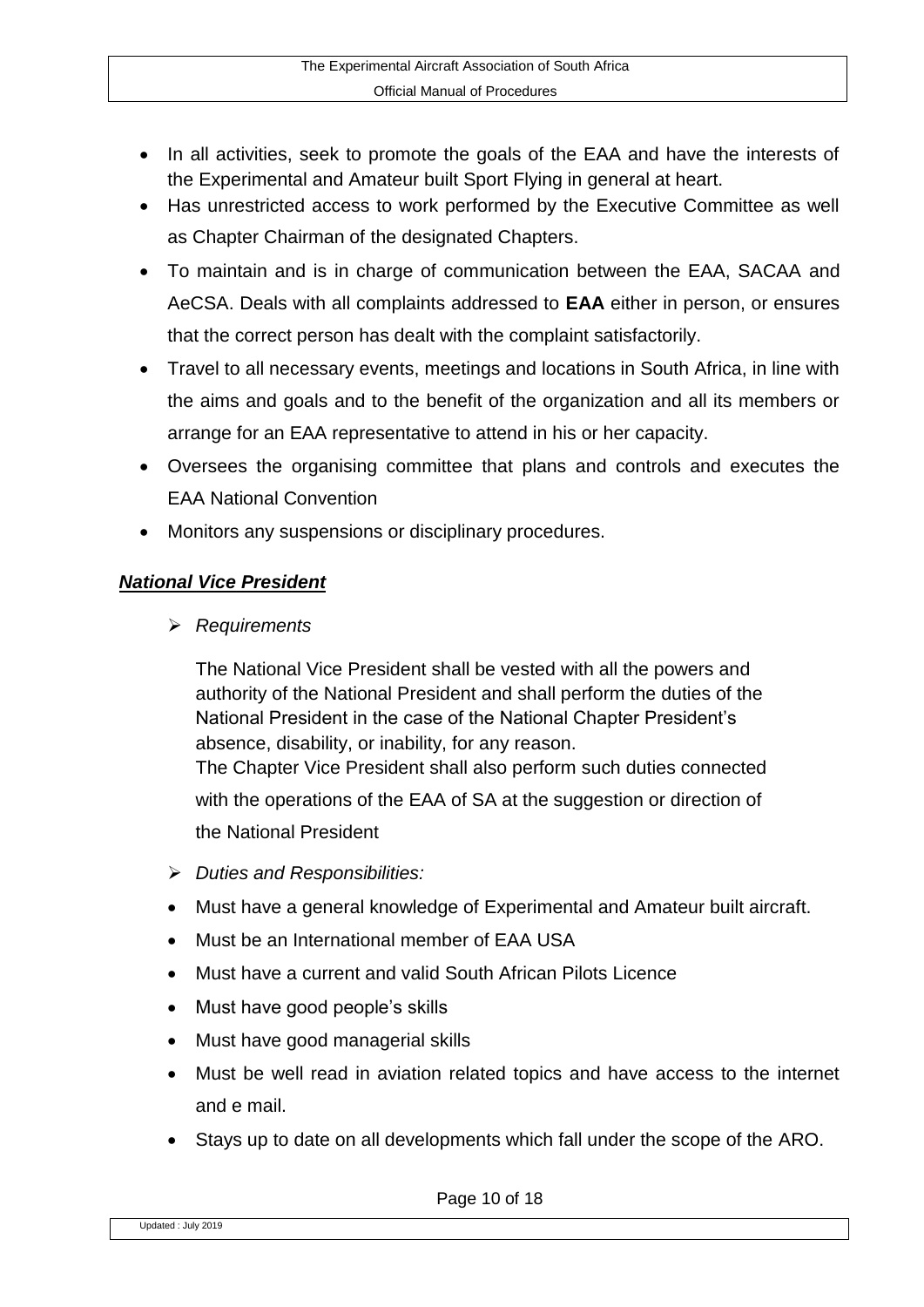Has direct access to the President.

#### **National Treasurer**

*Requirements:*

Must have a good financial background and have a sound knowledge of bookkeeping and financial planning. Must be able to keep a full set of books and draft financial statements annually

- *Duties and Responsibilities:*
- Maintain a full set of financial books, showing all transactions that have taken place during the financial year.
- Make payments of necessary accounts as agreed upon by the committee.
- Arrange and report an annual audit of the financial statements.
- Act as the Administrator for membership.
- Assists Chapter Chairpersons with membership queries.

#### **National Secretary**

*Requirements*

The Secretary provides the central point of administration, information and communication. It is the Secretary who initially deals with all correspondence and communications, and is a key person to the smooth running of a club. The Secretary is also a link between members, potential members and external organisations.

- *Duties and Responsibilities*
- Enthusiastic with a good knowledge of the Chapter Chairman within the EAA.
- Be an excellent communicator, with good verbal and written skills
- Administration skills, including word processing, and minute taking.
- Sound organisational skills.
- Able to maintain confidentiality.
- Able to represent EAA National at external meetings where necessary.

#### **National Safety Officer**

*Requirements*

Maintain proficiency and have a sound knowledge of the regulations and matters governing the safety of experimental and amateur built aircraft.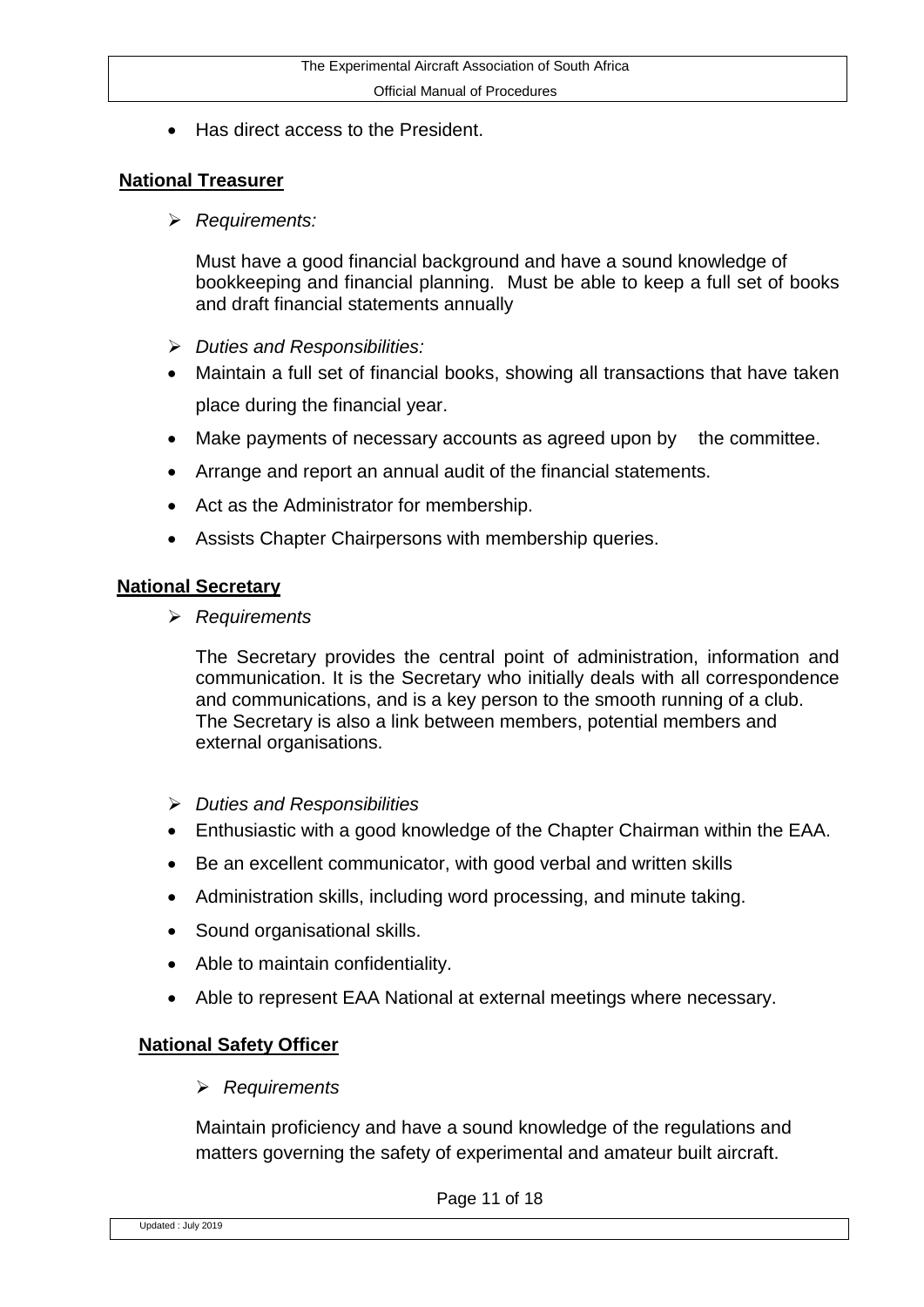- *Duties and Responsibilities*
- To assist the organisation with all safety requirements
- Communicate safety issues with the members.

#### **Technical Officer / AP Representative**

- *Requirements*
	- Must be an AP for a minimum of 5 Years
- *Duties and Responsibilities*
	- To attend technical committee meetings and be the EAA representative on the AP technical committee.
	- Communicate technical issues and changes in legislation with the members.

#### **National PRO & Media Officer**

#### *Requirements*

Must have a sound knowledge of the written and spoken language to assist with writing informative of articles and the promotion of the EAA. Either through the print media and in some case television media. Arrange and procure EAA merchandising when authorised and required.

- *Duties and Responsibilities*
- Attend EAA National Meetings
- Act as the spokesperson in the absence of the chairman or vice chairman if required. Communicate all aspects of media and PRO on behalf of the EAA.

#### **Young Eagles Co-ordinator**

*Requirements*

EAA Young Eagles Chapter Coordinators to facilitate and promote Young Eagles events within the EAA Chapters network in South Africa

*Duties and Responsibilities*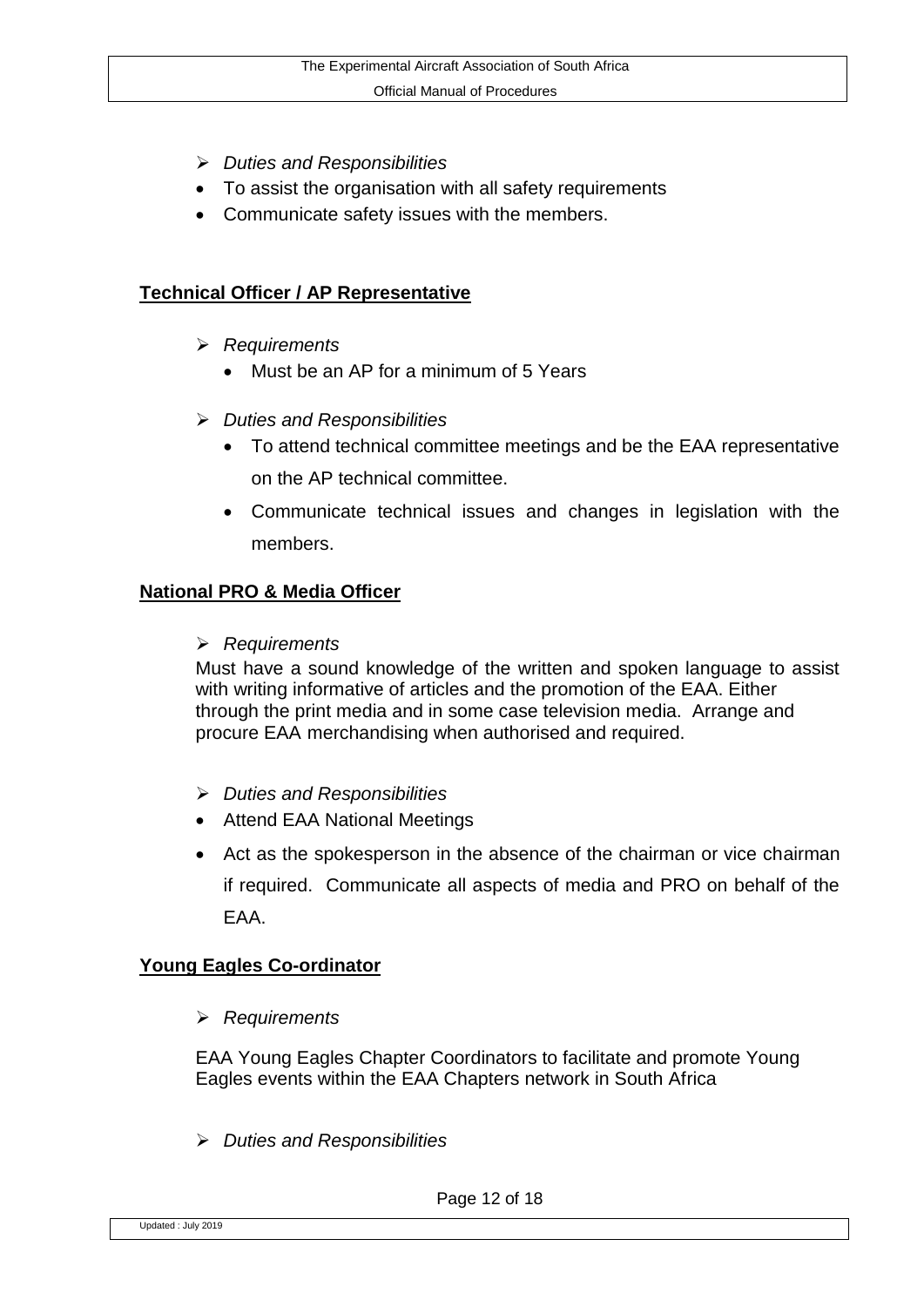- Serve as liaison between EAA Chapter members, EAA members-at-large and interested young people, their parents or youth organizations in creating opportunities to participate in the Young Eagles program.
- Provide leadership and administrative direction for continued program growth.
- Coordinate flights during Chapter Young Eagles Flight events.
- Promote the attributes of flight to young people, civic and social groups and local media.
- High energy level with ability to spark enthusiasm in EAA Chapters.
- Role model for young people.

#### **Auditorium Convenor**

*Requirements*

This members should be willing and able to co-ordinate social event evenings at the EAA Auditorium.

- *Duties and Responsibilities*
- Arrange suitable entertainment
- Promote planned events
- Co-ordinate bookings
- Reconcile income and expenses per event

#### **Newsletter Co-ordinator/Editor**

*Requirements*

This members should be willing and able to gather newsworthy articles for the monthly publication.

- *Duties and Responsibilities*
- Gather newsworthy articles
- Promote all EAA activities and events
- Plan the layout and edit, where necessary
- Publish this newsletter timeously on a monthly basis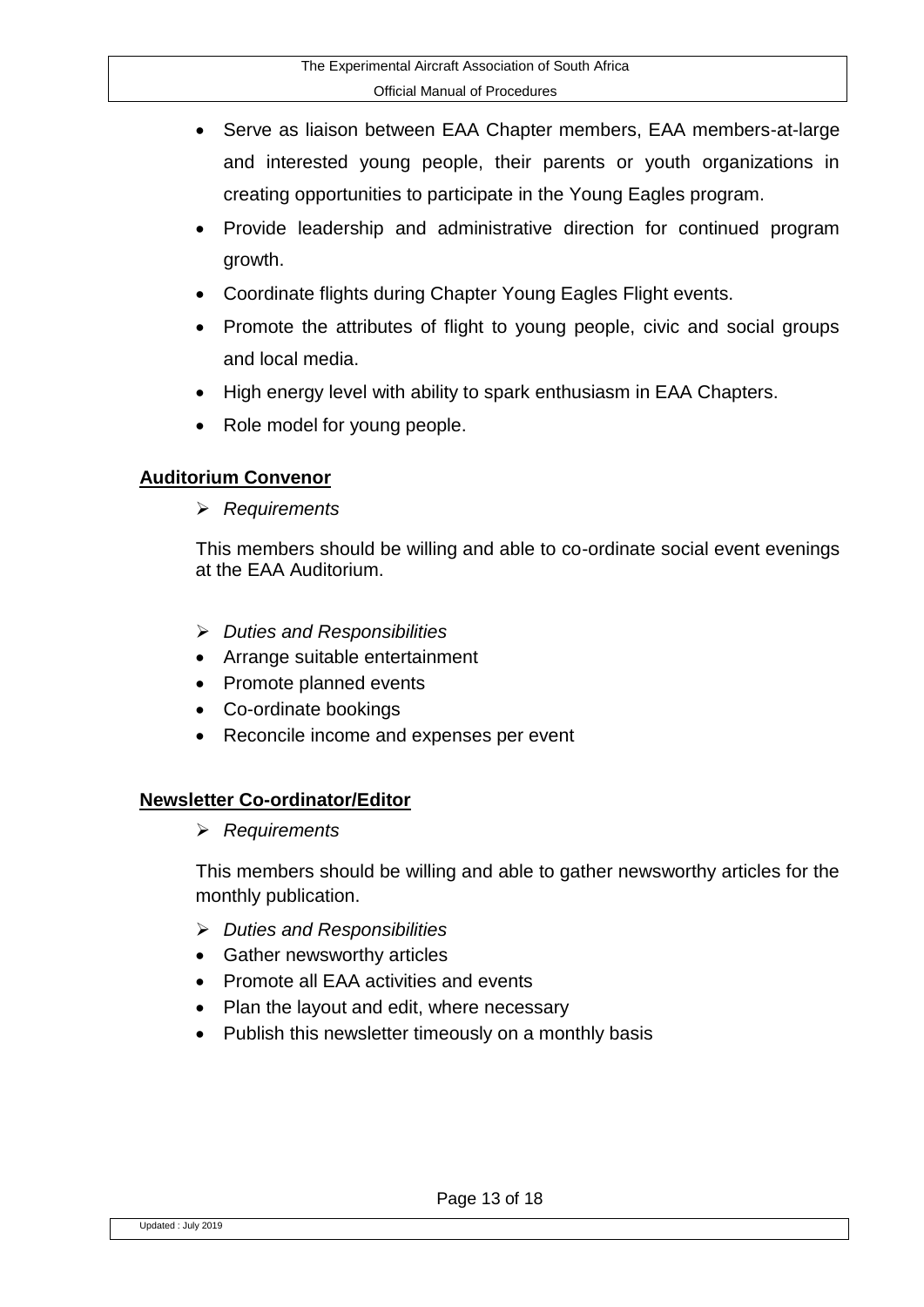#### **4.4 CHAPTERS**

EAA consists of individual Chapters. Each Chapter is made up of members from the same geographical area. Chapters organise activities for their members - such as flyins, talks, visits to building and restoration projects - and also offer support for embers doing their own aircraft building or restoration.

| <b>EAA Chapters in South Africa</b> |                          |                             |
|-------------------------------------|--------------------------|-----------------------------|
| <b>EAA Chapter</b>                  | <b>Chapter President</b> | Location                    |
|                                     |                          | <b>Dickie Fritz Moth</b>    |
| CH 322 Johannesburg:                | Karl Jensen              | Hall, Edenvale              |
| CH 778 Port Elizabeth:              | <b>Pottie Potgieter</b>  | Port Elizabeth              |
| CH 870 Kroonstad:                   | Niel Terblanche          | Kroonstad                   |
| CH 1500 Bethlehem                   | Philp Jacobs             | <b>Bethlehem Airfield</b>   |
| CH 1502 East Coast:                 | <b>Gerald Maddams</b>    | <b>Grass Roots Airfield</b> |
| CH 1503 Bloemfontein:               | <b>Jack Onderstall</b>   | <b>New Tempe Airfield</b>   |
| CH 1262 East London:                | Mike Wright              | <b>Wings Park Airfield</b>  |

#### **4.5 MEMBERSHIP**

#### **4.5.1 Membership requirements**

Membership is open to anybody who's interested in aviation of any kind. Although most members have an interest in restoring or building their own aircraft many members have an interest in using their regular aircraft for pleasure.

To qualify as a member, the applicant shall complete an application form and forward it to the National Treasurer and / or respective EAA Chapter Chairman together with the annual fees as determined by the relevant EAA Chapter Committee.

Membership may also be renewed through the Aero Club of South Africa.

Membership is renewable annually in January of the same year.

EAA South Africa *does not* include membership to EAA International.

#### **4.5.2 Membership Types**

*National Membership :*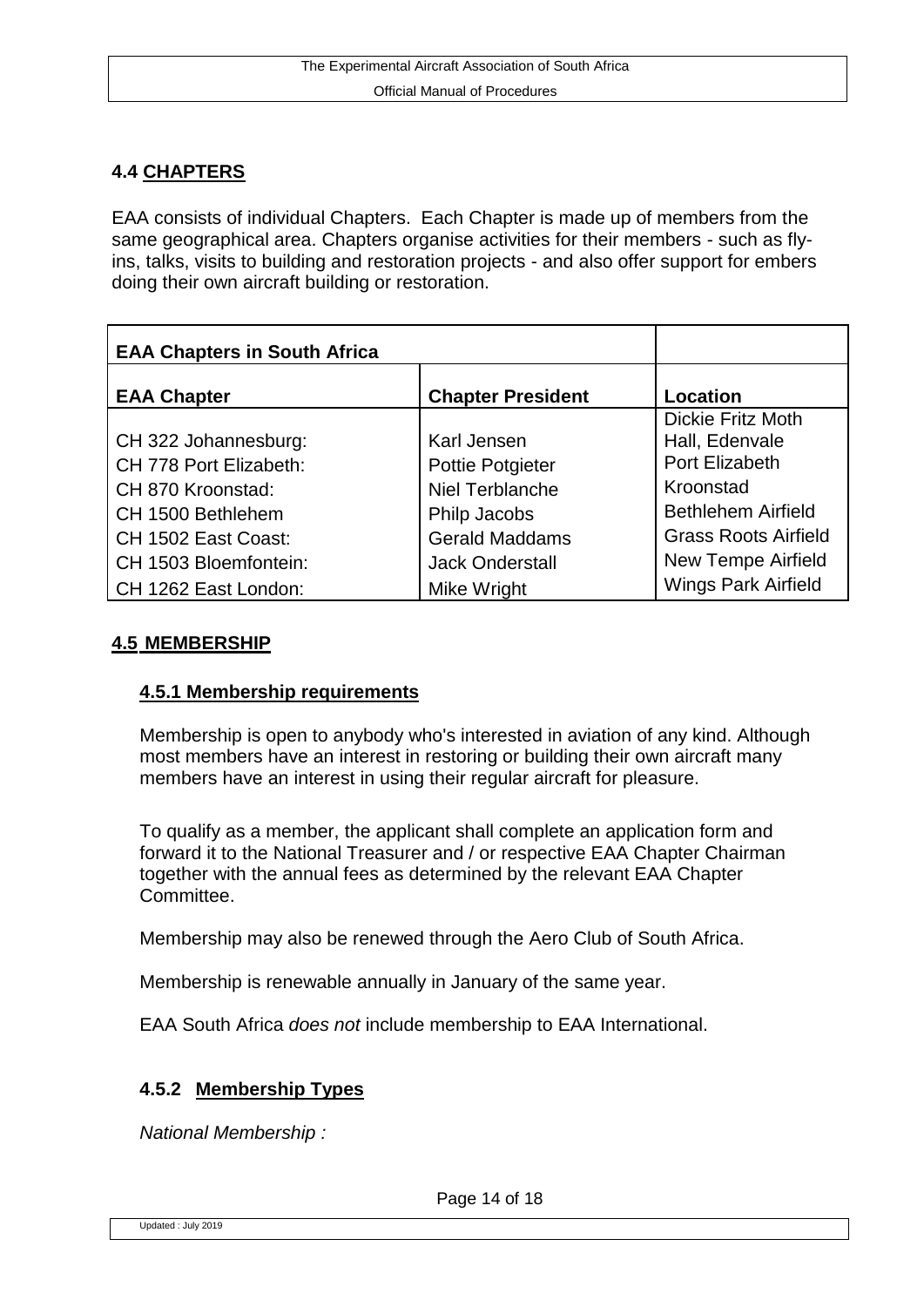a) Members of the EAA that build, fly, own or maintain non type certified aircraft shall also be members of EAA of South Africa National and the Aero Club of South Africa as there is a service agreement between the Aero Club of South Africa and the EAA as a subsection.

#### *Chapter Membership Categories :*

Although each Chapter Committee may decide on their own categories, the following are some examples :

- a) Full Membership : Members that fly, build, own or maintain an aircraft.
- b) Social Membership : Aviation enthusiasts that do not fly or won an aircraft
- c) Country Membership : Members of a Chapter that live in another geographic region but would still like to be included n the specific Chapter happenings.
- d) Lifetime Membership : This type of membership is awarded to individuals selected by the Chapter Committee for their contribution to the EAA and / or specific Chapter
- e) Youth / Student Membership
- f) Ladies Membership : although this is also included under Full Membership, lady builders and pilots are encouraged to join the Organisation
- g) Ex Officio Membership : A committee may decide to award membership to specific persons within the Aviation Industry.

#### **4.5.3 Membership Fee's**

*National Membership :*The National Committee set this fee, which is reviewed annually in November for the following year.

*Chapter Membership* : A guideline of fees are provided by EAA National, however individual Chapters may set membership Types and fee's as preferred.

#### **4.5.4 Membership Benefits**

National Membership allows members the opportunity to participate in the EAA Annual Convention Aircraft Judging Competition and be recognised or awarded accordingly.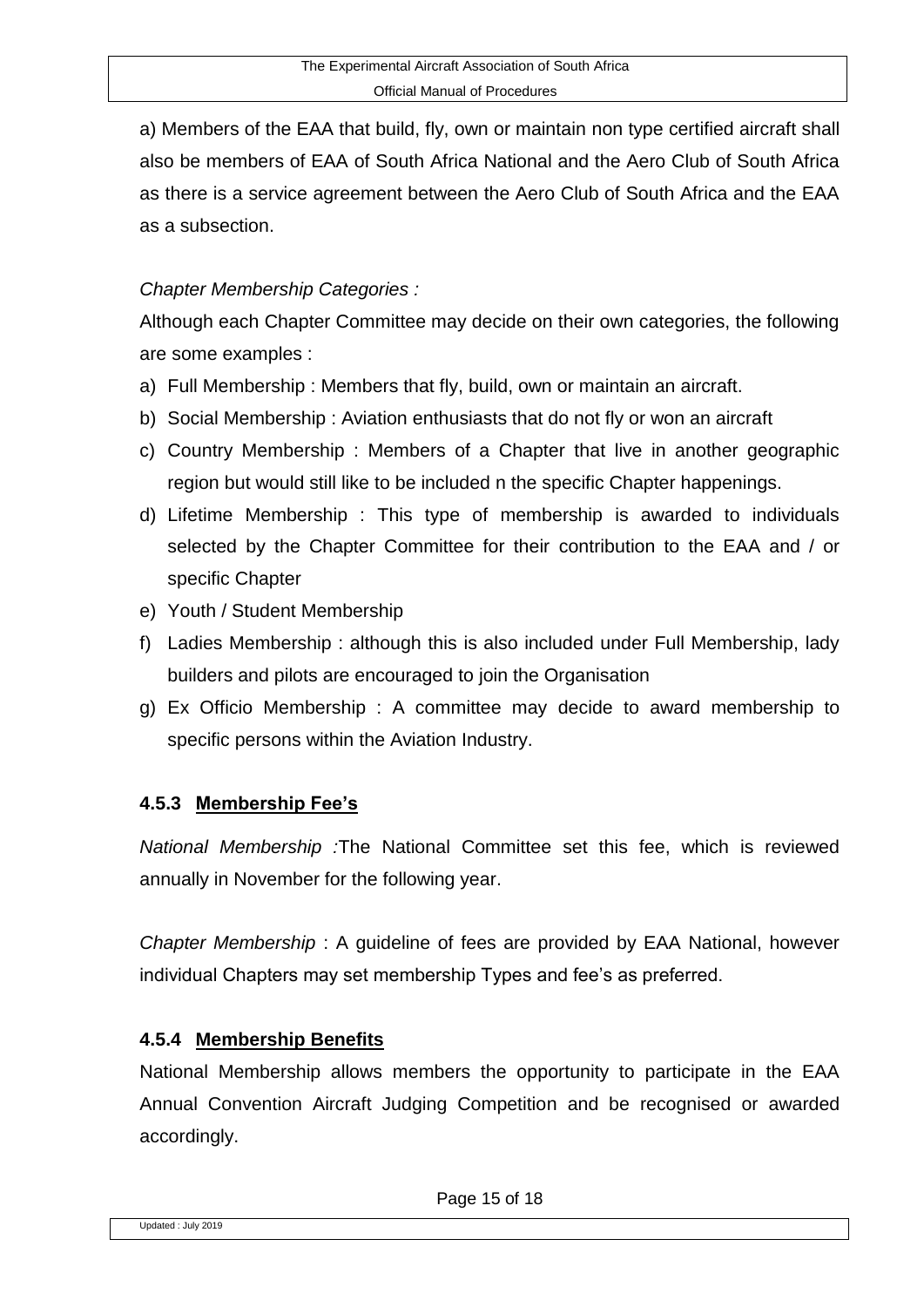- National Membership allows members to join any event at the EAA Auditorium facility at Rand Airport at a reduced members fee.
- National Membership allows members to participate in the Young Eagles Program as a volunteer
- Electronic copy of the Organisation newsletter and other communications
- Members may vote at the National AGM.
- Attendance at regular fly away events
- Mentorship support and guidance for fellow AP's and pilots within the Organisation.

Chapter Membership benefits will be prescribed by the individual Chapters but generally includes :

- Participation at an informative monthly meeting
- Arranged Social events for members
- Electronic copy of the Organisation newsletter and other communications
- Chapter Members may vote on Chapter Matters and at the Chapter AGM
- Attendance at regular fly away events
- Mentorship support and guidance for fellow AP's and pilots within the Organisation.

#### **5. ACTIVITIES**

#### **5.1 Approved Persons Scheme**

A very important part of who the EAA is and what it is about is encouraging the building of Aircraft and working with the SACAA to ensure regulatory guidelines and requirements allow individuals to continue practicing this activity without regulatory restrictions.

*"Amateur-built aircraft"* means an aircraft built in terms of the provisions of Part 24, and for the purpose of these Regulations, including any of its components and includes production-built aircraft

*"Approved person"* means a natural person who has been authorised in terms of Part 66 by the Director or the organisation designated for the purpose in terms of Part 149, as the case may be, to carry out maintenance inspections and repairs on a non-type certificated aircraft in compliance with the applicable aircraft maintenance schedule;

The EAA of South Africa (EAASA), is an association of which the members are involved in the construction, restoration, maintenance and operation of Non Type Certificated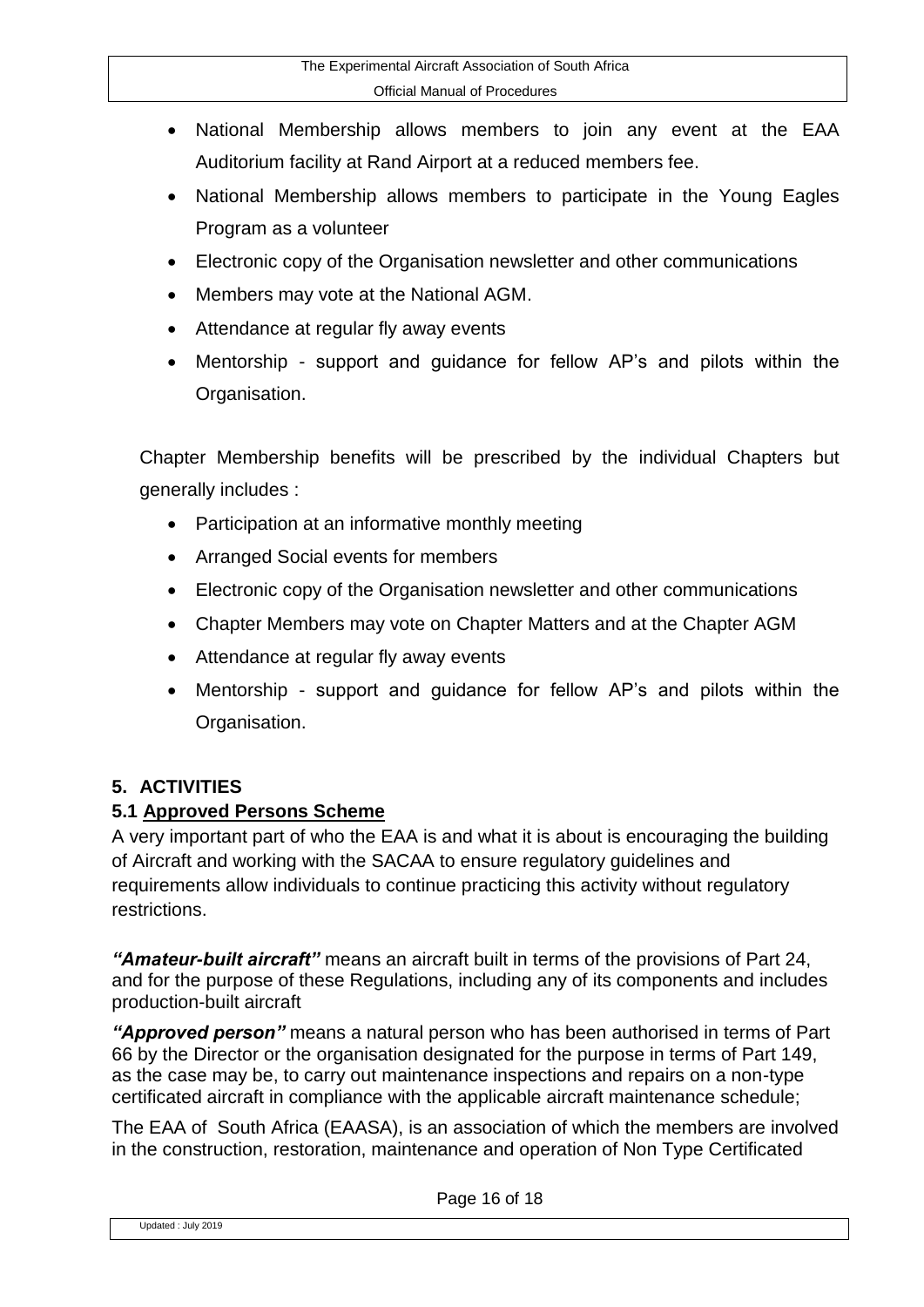Aircraft used in South Africa in the categories listed below: (a) Amateur-built aircraft (b) Production-built aircraft (c) Veteran aircraft (d) Ex-military aircraft (e) Any other aircraft not qualifying, or no longer qualifying for the issue of a certificate of airworthiness in terms of Part 21.

Construction or restoration and maintenance of Non Type Certificated Aircraft is covered by Part 24 of the Civil Aviation Regulation of 2011, as amended. Provision for overseeing of the construction and maintenance or restoration operations of the aircraft in sub groups (a) to (e) by Approved Persons, are made by Part 66 of the Civil Aviation Regulation of 2011, as amended

Any non-type certificated aircraft, other than those referred to in (a) to (e) above, shall be maintained by or on behalf of its owner in such a manner that it is airworthy at the commencement of any flight. Where the aircraft manufacturer or any approved authority has issued maintenance instructions or guidelines, these instructions or guidelines shall be adhered to.

The holder of an Approved Person Certificate who wishes to carry out maintenance or repair work on NTCA's operated under Part 96 of the Civil Aviation Regulation of 2011, as amended shall apply directly to the Director for such approval, in accordance with the provisions of Part 24 and Part 44 of the Civil Aviation Regulation of 2011, as amended, as they mutatis mutandis apply, and as has been specified in the approved Maintenance Control Manual (Part 96.05.1)

#### **5.2 Social Activities**

Various activities are attended and arranged by the organization, these include but may not be limited to :

- Talk Shows hosted at the EAA Auditorium with Aviation Legends
- Monthly Meetings
- Social events hosted by Airfields (these may not be EAA organized events but events where members may support the Flying Club or Airfield)

#### **5.3 Safety Social Activities**

For all social flying activities, where the EAA organize these, the following minimum requirements are met:

Even though it is not a requirement for a fly in to have added safety facilities and procedures, the EAA provide these at its larger events. These services may include the following :

- Advisory Controllers are in place to increase safety standards
- Where possible, all available EMS services are in place at the Airfield to increase response in case of an emergency.
- Airfield layout is planned for safety and convenience
- Marshalls with the relevant requirements are in place
- An appointed Safety Officer Is available at the Airfield
- Weather services are engaged and reports are shared with members and attendee's.

Page 17 of 18